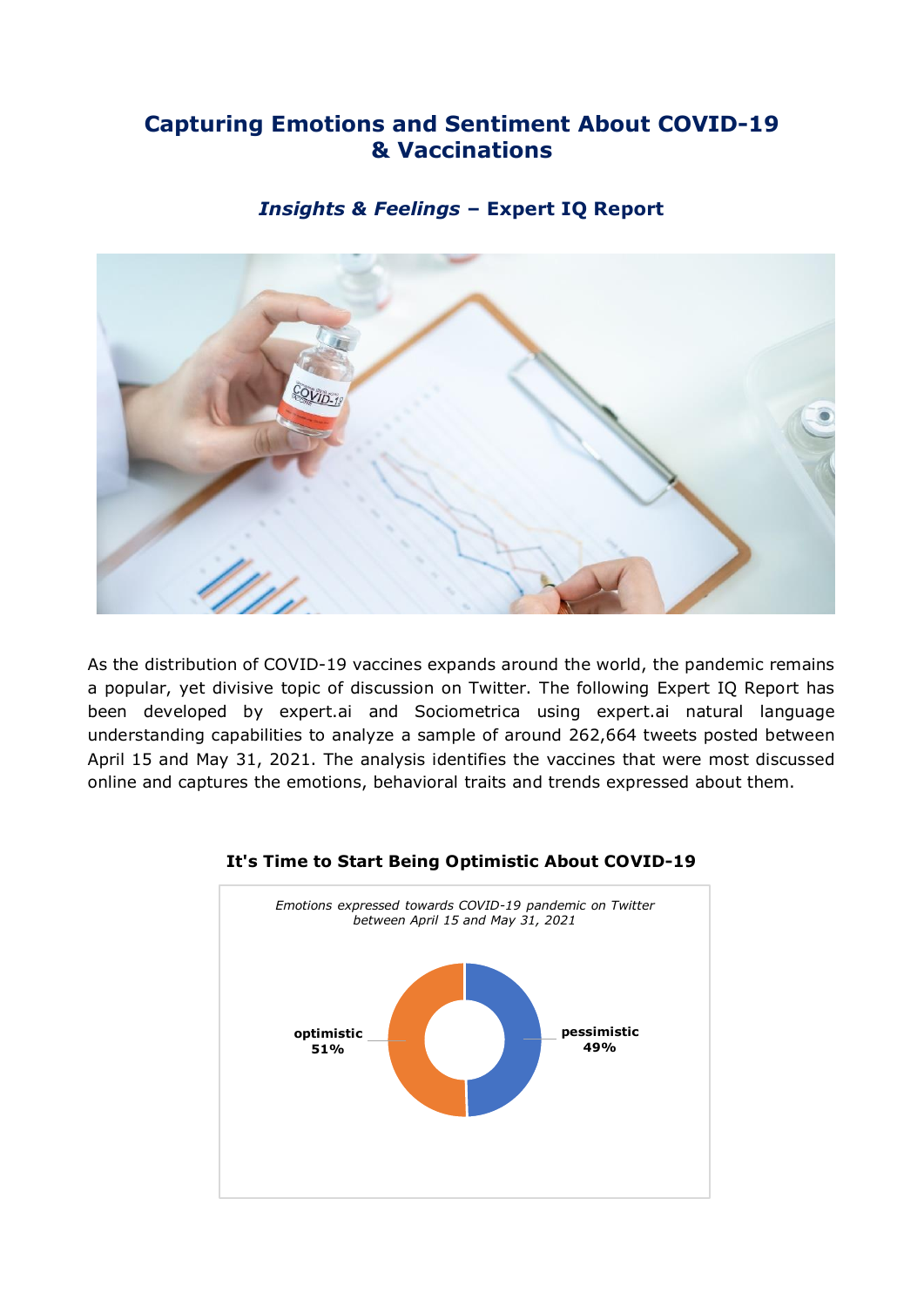With good news about vaccines beginning to arrive, positive emotions outnumber pessimistic emotions when it comes to the COVID-19 pandemic for the first time. With 51% of the total number of emotions recorded, positive emotions narrowly prevailed over negative emotions (49%).

However, looking at the map of individual emotions, "fear" is prevalent, representing 15.2% of total emotions, followed by two distinctly positive emotions: "success" (6.6%) and "hope" (5.7%). Other positive emotions that round out the top positions are those around confidence in returning to normal and effectiveness of vaccines. Also noteworthy is the sentiment of health fanaticism (3.0), indicating the focus on health that arose in the wake of the pandemic. Following "fear," other negative emotions included "anxiety" and "sadness."



## **Neutral, positive or negative: what is the sentiment towards vaccines?**

In the analysis of 98,980 tweets posted in English from April 16 to 30, 2021, the sentiment expressed towards vaccines was mostly neutral (45.7%), while negative sentiment (29.8%) was just slightly higher than positive sentiment (24.5%).

This trend continued from May  $1<sup>st</sup>$  to 15, 2021 in a sample of 101,411 tweets in English, where the dominant sentiment was neutral (39.1%), followed by negative sentiment at 28.5% and positive sentiment at 22.5%.

During the final period considered for this analysis (May 16 to May 31, 2021), the overall sentiment expressed in a sample of 50,824 tweets became more positive (39.7%) compared to neutral (28.2%) and negative sentiment (22%).

*Note: Totals may not add up to 100% as tweets do not all transmit sentiment.*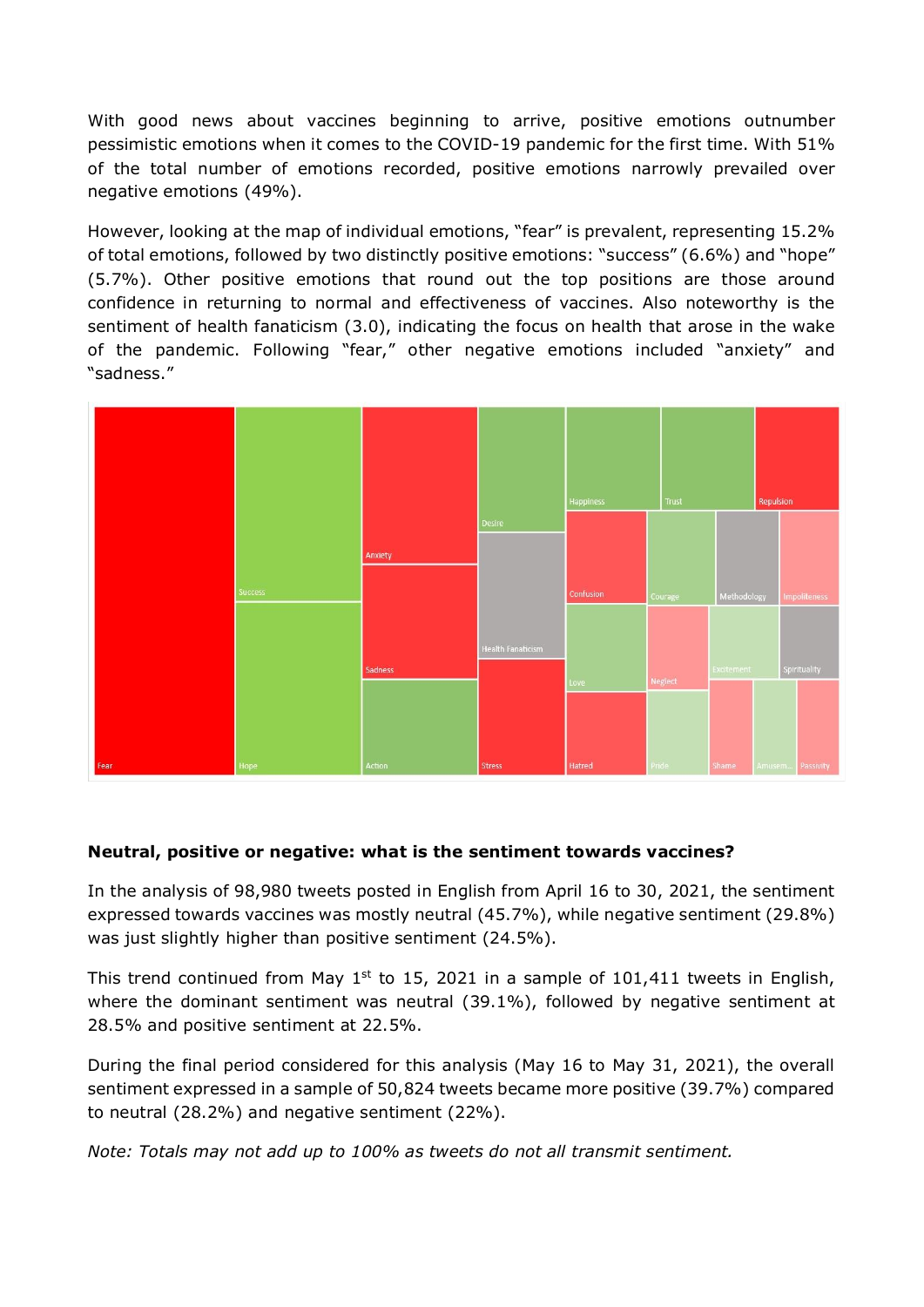

## **Vaccines: People Emotions Index**

We also examined the emotions surrounding each of the five main vaccines discussed on Twitter. Although not used in Western countries, the Sputnik vaccine registers a very high level of positive emotion and is associated with a perception of success and superiority. It must be noted that the Sputnik vaccine has been promoted extensively on Twitter.

The Pfizer, Moderna and AstraZeneca vaccines are also associated with "success," at equal levels (10.4% for each), while "anxiety" is expressed around J&J and AstraZeneca (respectively at 11.5% and 10.9%). The greatest trust is attributed to Moderna (4.6%); it is always in first place around emotions associated with the correctness of the method and it is the preferred vaccine by those inspired by health fanaticism.

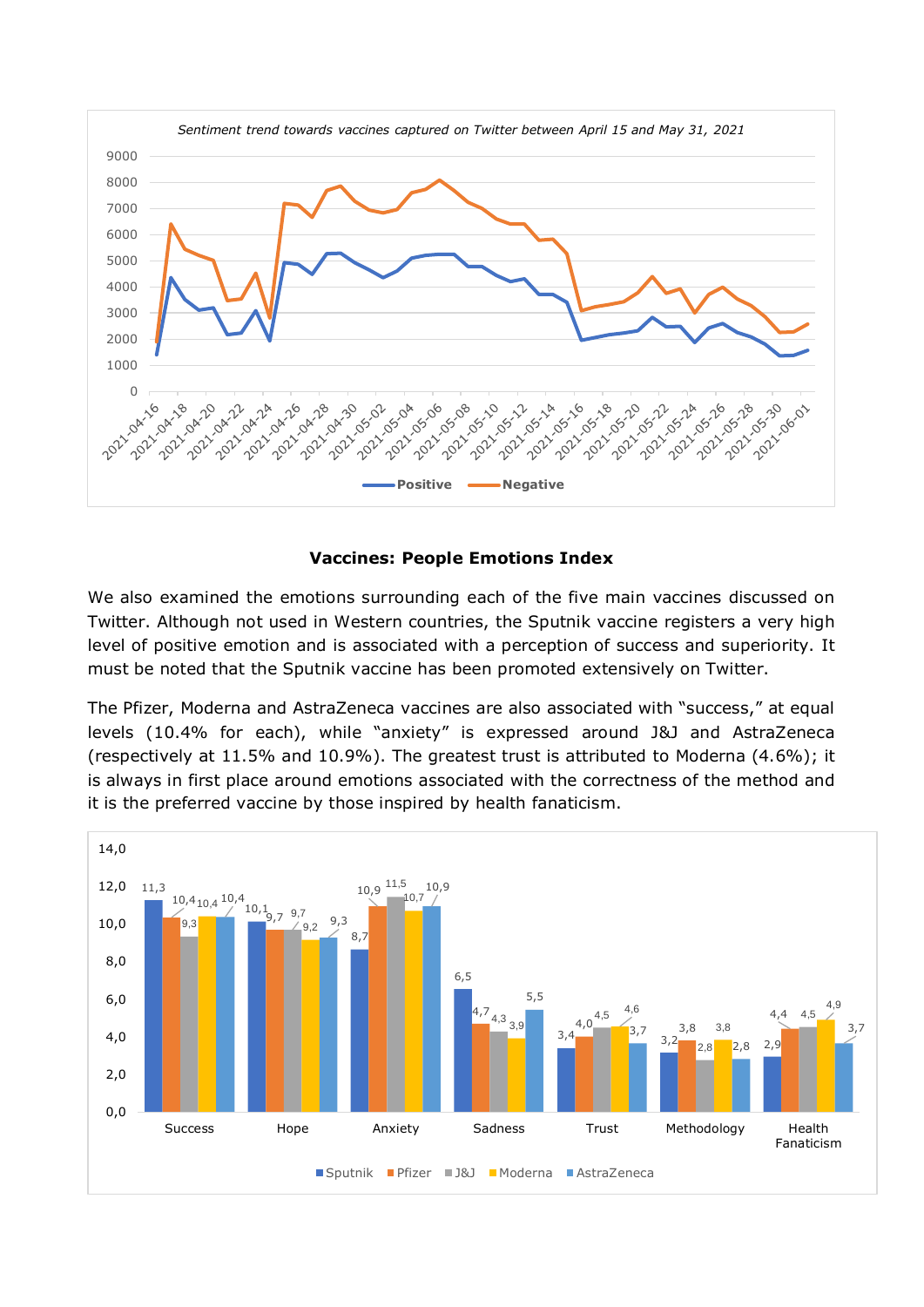#### **Pro-vax vs No-vax**

Comparing the emotions of those who are in favor of vaccines to those who are against, we find that "fear" prevails in both cases. However, when it comes to other emotions, there is a clear difference between the two. For No-vaxers, negative feelings prevail while Pro-vaxers are associated with more positive emotions — both in a general sense and regarding overall progress around COVID-19.

Among these groups, there is a feeling that it will be difficult to emerge from the pandemic and that the vaccines are unreliable. If we look at individual emotions, we see that "sadness," "hatred" and "impoliteness" are prevalent among No-vaxers and "hope," "trust" and "courage" are prevalent among Pro-vaxers.



*\* The index of emotions is calculated using the following methodology: From each comment, expert.ai technology extracts one or more emotions regarding the main topic of the analysis (COVID-19, vaccines). Emotions are distributed in around 80 categories that represent the most natural and widespread emotions,* such as: joy, fear, anxiety, etc. Each emotion is given a value from 1 to 100, where 100 is the maximum *value. As a result, a synthetic index of the emotional strength of each topic is then calculated.*

*While the data collected and analyzed with our AI-based platform has been checked with Sociometrica, the unique intent of our analysis is to offer insights on the AI-based Natural Language capabilities in analyzing a massive amount of content from social streams.*